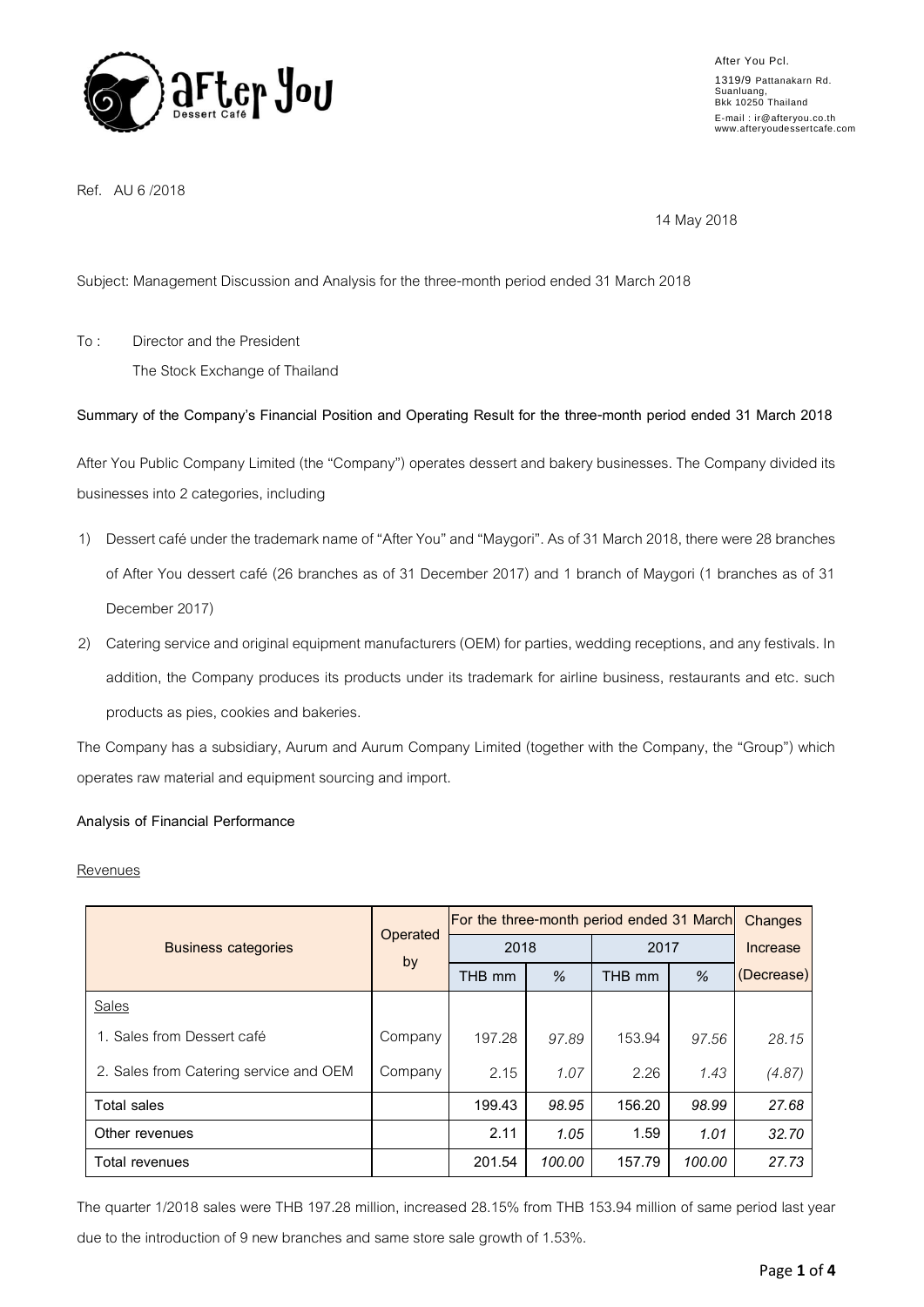

The Group had other revenues of THB 2.11 million in quarter 1/2018 escalating from THB 1.59 million of the same period last year. Such growth was yields from short-term investment spent since January 2017.

## Cost of Sales and Gross Profit

| Unit: THB mm            | For the three-month period ended 31 March |        |  |
|-------------------------|-------------------------------------------|--------|--|
| Unless otherwise stated | 2018                                      | 2017   |  |
| Total sales             | 199.43                                    | 156.20 |  |
| Cost of sales           | 64.68                                     | 54.99  |  |
| Gross Profit            | 134.75                                    | 101.21 |  |
| Gross Profit Margin (%) | 67.57                                     | 64.80  |  |

For quarter 1/2018, gross profit of the Group was THB 134.75 million or equivalent to gross profit of 67.57%, compared with 64.80% last year. Boost in gross profit margin was mostly from cost management lowering the price of raw material , the main part in cost of sales. In addition, menus of the month launched in January and February this year yielded higher gross profit margin than average.

### Selling Expenses

Selling expenses mainly consist of salary for the café's staff, space and equipment rental expenses at each After You dessert café and Maygori, utility expenses, and other selling expenses such as marketing and promotional expenses, and depreciation of asset in each branch. For the first quarter of 2018 and 2017, selling expenses were THB 66.35 million and THB 51.48 million, respectively. Selling expenses grew by THB 14.87 million or 22.41%, mainly from more staffs and rental in branch expansion. Compared to sales, the first quarter's selling expenses were 33.27% and 32.96% in 2018 and 2017 respectively.

#### Administrative Expenses

The Administrative Expenses in quarter 1/2018 was THB 32.98 million or 16.36% of total revenues, compared to THB 24.66 million in quarter 1/2017.

Such Increase was mainly due to higher office employees supporting expansion. In addition, depreciation in quarter 1, 2018 climbed up from the same period in 2017 as the head office, distribution and training center began to book such expense since June 2017.

# Financial Cost

Financial costs for the first quarter of 2018 and 2017 were THB 0.07 million and THB 0.50 million with 0.03% and 0.32% of total revenues, respectively. Such fall resulted from the repayment of bank loanin January 2017.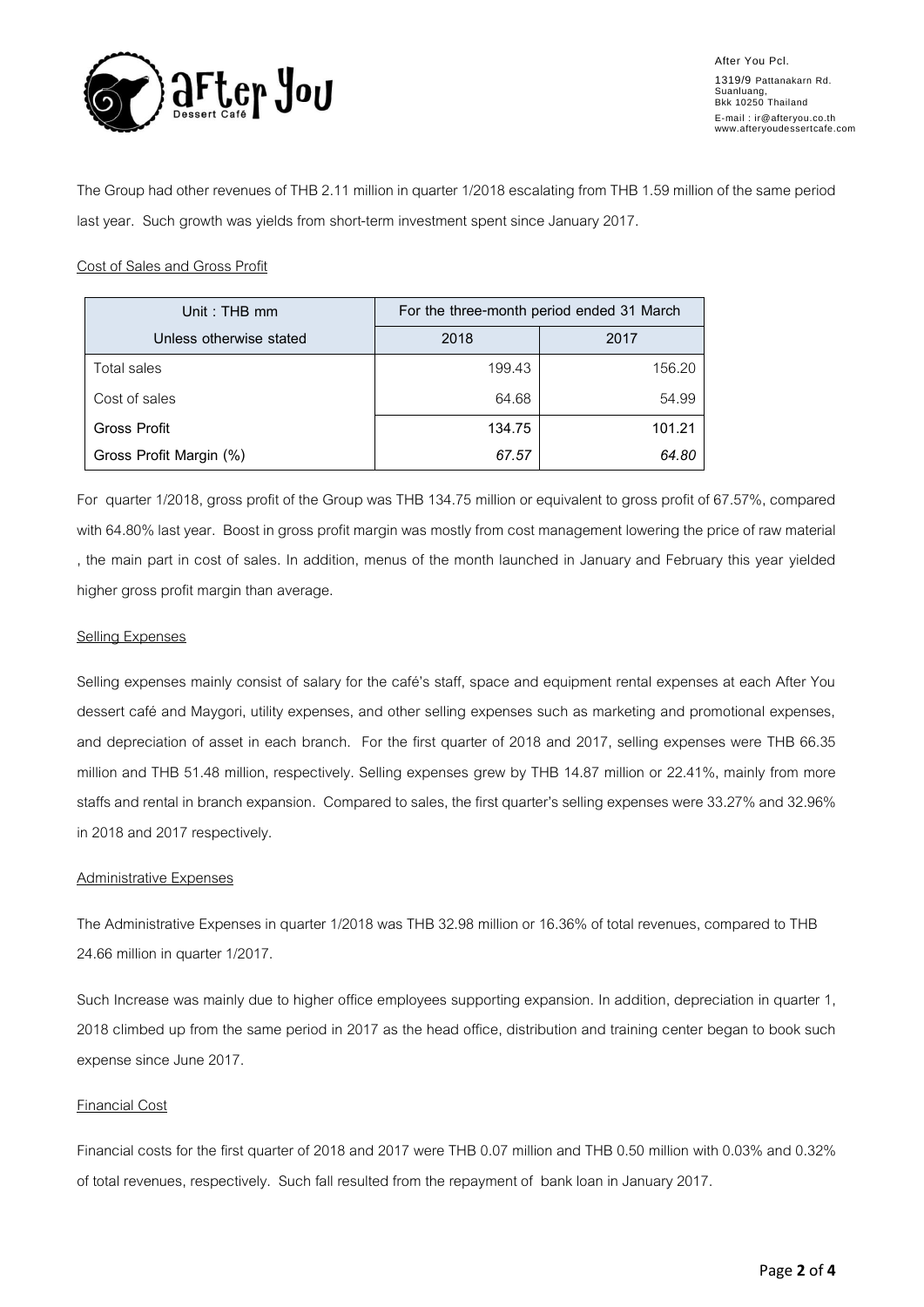

### Tax Expenses

Tax expenses for the first quarter of 2018 and 2017 were 6.30 million and 4.42 million, respectively or equivalent to effective tax rate of 16.81% and 16.91%, respectively.

### Net Profit and Net Profit Margin

Net profit of the Group was THB 31.17 million in quarter 1/2018 increased THB 9.43 million or 43.39% from THB 21.74 million of the first quarter last year. Net profit margin in quarter 1/2018 were 15.47% and 13.78% in quarter 1 /2017. Such rises were mainly due to the sales & margin escalation and better cost management.

### **Analysis of Financial Position**

### Assets

As of 31 March 2018 and 31 December 2017, the Group had total assets of THB 1,048.72 million and THB 1,033.81 million, respectively which mainly consist of cash and cash equivalents, short-term investment and property, plant and equipment.

#### *Cash and Cash Equivalents*

As of 31 March 2018 and 31 December 2017, cash and cash equivalents were THB 35.28 million and THB 48.63 million respectively. The decrease of THB 13.35 million was mainly because the Company used surplus cash from operation to invest in short-term investment.

#### *Trade and Other Receivables*

As of 31 March 2018 and 31 December 2017, the Group had trade and other receivables of THB 3.79 million and THB 11.10 million respectively. The THB 7.31 million reduction resulted from the repayment from customers.

#### *Restricted Bank Deposits*

As of 31 March 2018 and 31 December 2017, the Group had restricted bank deposit of THB 3.68 million and THB 0.40 million respectively. The increase was mainly because bank deposit was used as the guarantee for rental fee.

#### **Liabilities**

As at 31 March 2018 and 31 December 2017, the Group's liabilities mainly consisted of trade and other payables and income tax payable. Total liabilities were THB 85.25 million and THB 101.51 million respectively.

# *Trade and Other Payables*

As at 31 March 2018 and 31 December 2017, the Group had trade and other payables of THB 34.23 million and THB 59.38 million respectively. The plunge of THB 25.15 million was brought by repayment to suppliers and payment of accrued bonus.